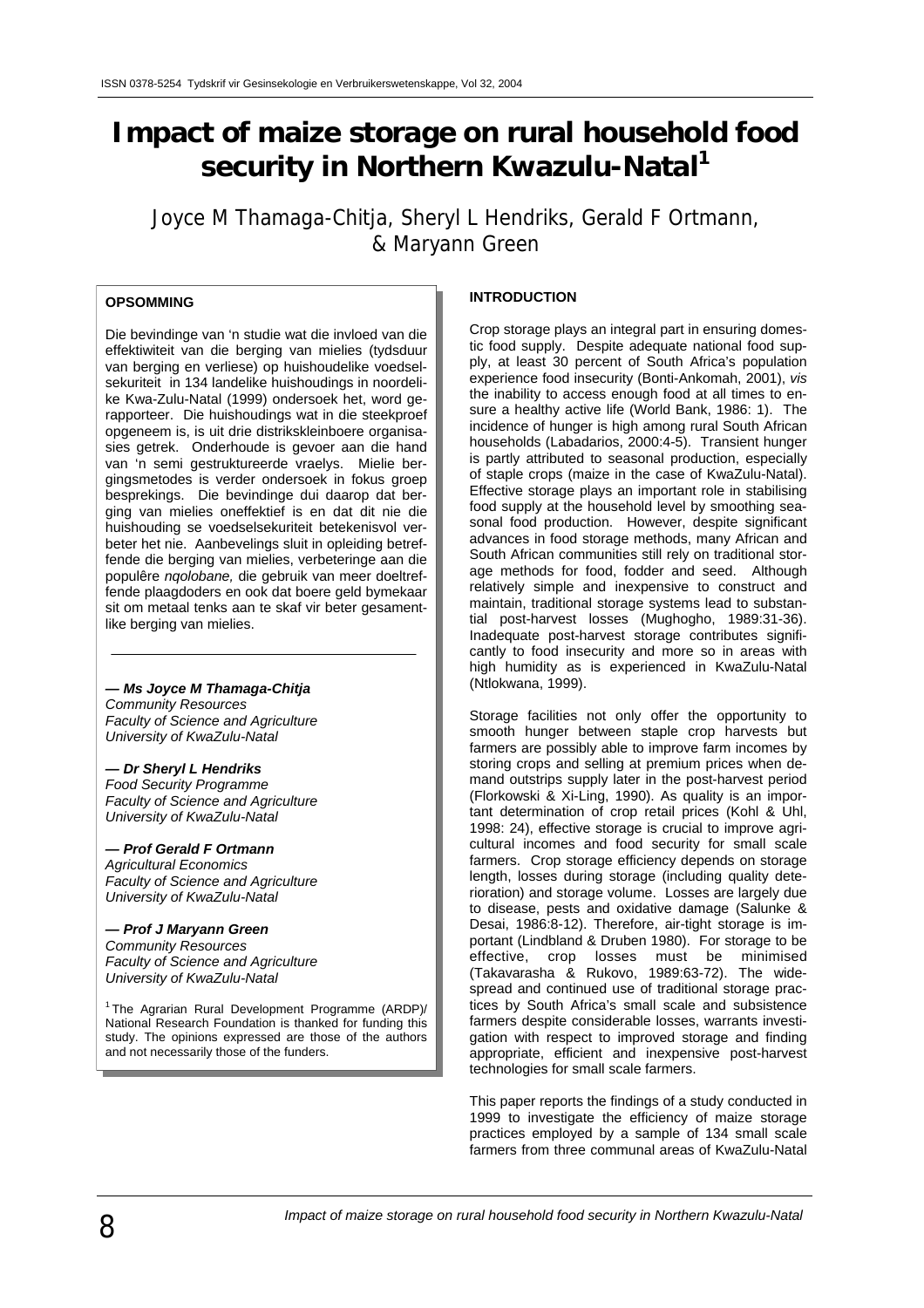and the impact of these storage systems on household food security. The following section of this paper is divided into three sections. The first section includes the methodology followed by sample characteristics. The second section presents and discusses the results of the study which include the maize storage practices of the sample households, an analysis of the efficiency of storage and a description of their food security status (as inferred by nine selected indicators). Finally, conclusions and recommendations are presented.

## **METHODOLOGY**

A random sample of 134 farmers was selected from membership lists of District Farmers' Unions from three districts in northern KwaZulu-Natal, namely Ubombo, Hlabisa and Ngwavuma. Interviews were conducted with the sample farmers between April and July 1999. An interview schedule (a semi-structured questionnaire) was used to collect information regarding household demographics, farm sizes, agricultural activities, harvests, storage volumes and losses  $2$ , and household food security information. Nine food security indicators (Table 1) were selected from a review of the literature. The nine selected food security indicators were chosen because they had been used previously were relevant, cost effective and the information pertaining to them was readily available. (for examples see: Maxwell & Frankenberger 1996: 84-102; Maxwell 1996; Haddad *et al,* 1994; Alderman 1993: 193-201).

In addition to the questionnaire, focus group interviews were conducted with extension staff of the KwaZulu-Natal Department of A Agriculture in each of the three districts to provide in-depth qualitative information of storage methods. An average of eight staff from each district participated in these discussions, accounting for 90% of the extension officers employed in the districts. The age of the officers ranged from 28 to 40 years. Each participating officer had worked in their district for at least four years and had tertiary level qualifications in various aspects of agriculture.

Data analysis included frequency counts, examination of descriptive statistics, Chi-square tests and cross tabulations to investigate the efficiency of storage systems used by the sample farmers and to determine the influence of maize storage practices on household food security. Sample characteristics are discussed next, followed by the results and discussion of the study.

## **SAMPLE CHARACTERISTICS**

Agricultural production in the three study districts (Ubombo, Hlabisa and Ngwavuma) was mostly con-

fined to food production for family use (subsistence farming). Only maize (the principle crop) was stored by the majority (87 %) of respondent households. Beans, pumpkins, split peas, swiss chard, potatoes, beetroot, sweet potato, green pepper, amadumbe (taro) and peanuts were also grown, but on a much smaller scale than maize. The storage of these crops was not statistically insignificant in relation to household food security. This paper therefore focuses on maize storage practices only. Furthermore, production was predominantly dry-land, larger scale vegetable production was constrained by a lack of irrigation. Farmers lamented the fact that the shortage of productive land in the study areas constrained production and inadequate fencing left maize vulnerable to theft and crop damage by unattended cattle. As production was reportedly inadequate for subsistence, adequate post harvest storage is imperative.

Education levels among sample respondents were low (most had only primary school education). Sample households were characterised by high dependency ratios (average household size of eight) and low incomes (on average R1030 per month per household) (Table 1). The value of household assets was used as a food security indicator (mean household asset value was R4768). Some households declared that they owned none of the itemised assets (i.e. fridge, television, telephone or vehicle).

## **RESULTS AND DISCUSSION**

The results of the study focused on a description of the maize storage methods used by the sample households, the efficiency of the methods and the influence of maize storage on food security. Conclusion of the findings follow this section.

#### **Maize storage methods**

Maize is traditionally left to dry in the fields prior to harvesting. A high percentage of respondent households (87%) stored maize. Although sample households typically used a combination of storage methods, the predominant storage method among sample households was the traditional silo (*inqolobane*), used by 52 percent of sample households (Table 2).

The mud and twig *inqolobane* structure was erected close to homesteads and was relatively inexpensive in terms of materials, but construction required intensive labour input. The size of the structures was reportedly flexible and generally determined by the volume to be stored. *Inqolobane* were not airtight and often exposed the stored maize to harsh environmental conditions such as sun and rain because of their fallible construction and composition (Figure 1). Holes in the structure were often large enough for rats to access the stored maize, increasing maize losses and compromising the quality and safety of the stored grain. Maize cobs were piled on the floor of the *inqolobane* while pumpkins were often stored on the structure's roof.

 $2$  It was impossible to obtain reliable estimates of the volumes lost in storage as illiteracy and innumeracy levels among the sampled farmers prevented accurate estimations.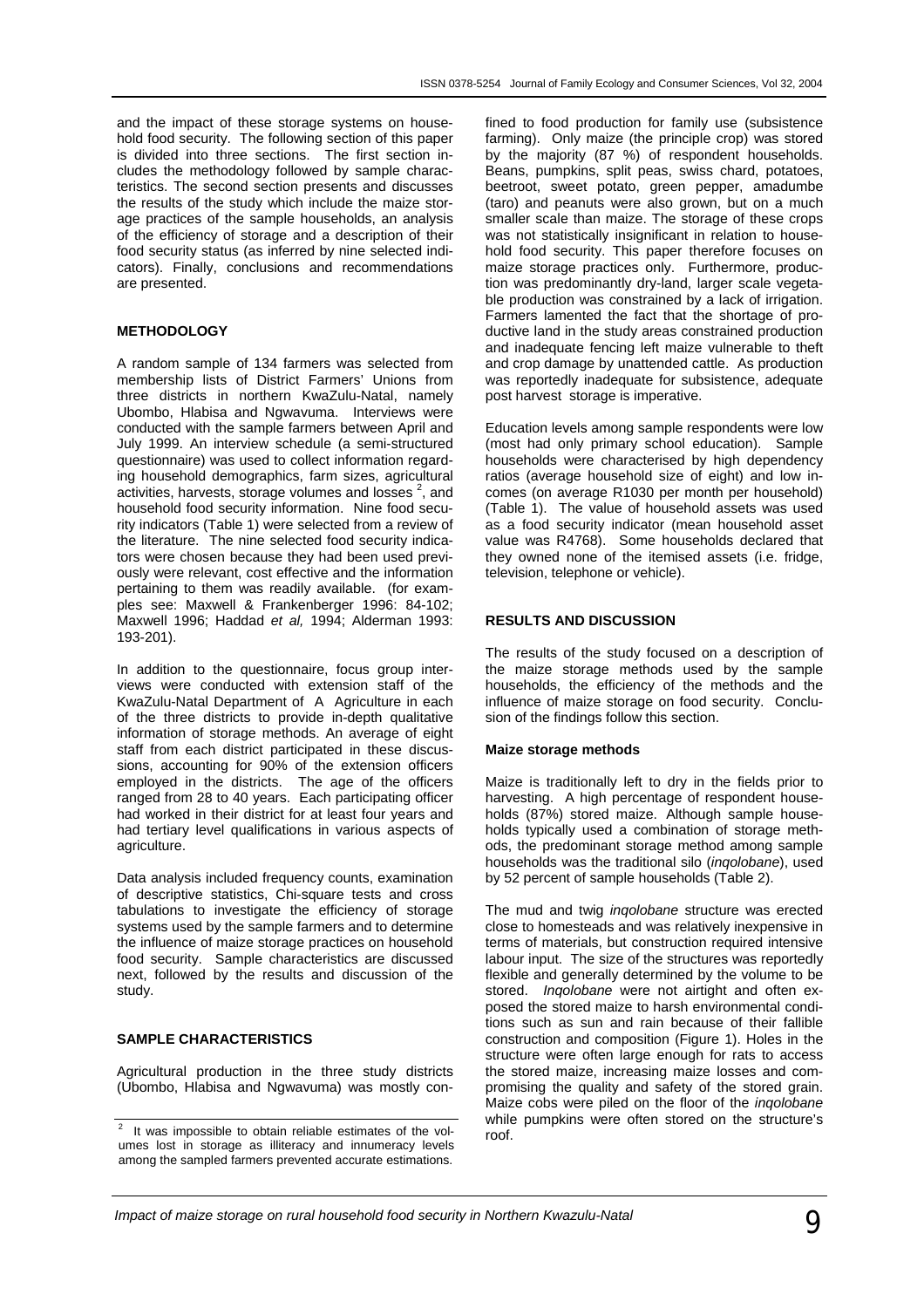#### **TABLE 1: SAMPLE CHARACTERISTICS AND DESCRIPTIVE STATISTICS OF SMALL SCALE FARMERS IN THREE STUDY DISTRICTS OF NORTHERN KWAZULU-NATAL, 1999 (N = 134)**

| Indicator                              | <b>Components of indicator</b>                                        | Mean    | <b>Minimum</b> | <b>Maximum</b> |
|----------------------------------------|-----------------------------------------------------------------------|---------|----------------|----------------|
| Monthly income<br>(Rand/household)     | Cash in wages, salaries and pensions                                  | 1030.00 | 0.00           | 15000.00       |
| Household size                         | Number of adults and children per<br>household                        | 8.40    | 1.00           | 24.00          |
| Food expenditure<br>(Rand/household)   | Amount of cash spent on food per<br>month                             | 389.70  | 0.00           | 2000.00        |
| Credit expenditure<br>(Rand/household) | Amount of money paid towards ac-<br>counts per month                  | 114.90  | 0.00           | 1740.00        |
| Asset value (Rand/<br>household)       | Household assets included: fridge,<br>television, telephone, vehicle. | 4768.00 | 0.00           | 69000.00       |
| Age of head (Years)                    | Age of household head                                                 | 52.10   | 22.00          | 78.00          |
| Education level*                       | <b>Education level</b>                                                | 2.00    | 1.00           | 4.00           |
| Land used (Ha)                         | Amount of land used for farming                                       | 2.50    | 1.00           | 4.00           |
| Livestock value<br>(Rand/household) ** | The cash value of livestock per<br>household                          | 7387.00 | 0.00           | 90000.00       |

Education level refers to the highest standard passed by the household head. 1=no education, 2=primary school level, 3=secondary school, 4=tertiary education level.

\*\* Livestock value was calculated as follows: local average price of one head of cattle (R1000) multiplied by the number of cattle. Three goats equaled one head of cattle. Calves were priced on a sliding scale according to their age.

| TABLE 2: | RURAL MAIZE STORAGE METHODS, NORTHERN KWAZULU-NATAL, 1999 (N = 134) |  |
|----------|---------------------------------------------------------------------|--|
|----------|---------------------------------------------------------------------|--|

| Storage method * | <b>Number of households</b> | Percentage of sample households |
|------------------|-----------------------------|---------------------------------|
| Ingolobane       | 69                          | 52                              |
| Metal tanks      |                             |                                 |
| <b>Sacks</b>     | 31                          |                                 |
| Roof             |                             |                                 |

\* Note: 24 sample households used i*nqolobane* and metal tanks, and four households used i*nqolobane* and sacks for storing maize

## **TABLE 3: STORAGE EFFICIENCY IN TERMS OF MINIMAL LOSS AND MAIZE STORAGE LENGTH, NORTHERN KWAZULU-NATAL, 1999 (N= 134)**

| <b>Storage</b><br>method | Average storage<br>length (months) | <b>Minimum storage</b><br>length (months) | <b>Maximum storage</b><br>length (months) | Households re-<br>porting loss (%) |
|--------------------------|------------------------------------|-------------------------------------------|-------------------------------------------|------------------------------------|
| Ingolobane               | 5.6                                | 3                                         | 12                                        | 85.7                               |
| Roof                     | 8.6                                | 6                                         | 12                                        | 50.0                               |
| Metal tanks              | 7.8                                |                                           | 24                                        | 34.8                               |
| Sacks                    | 5.7                                | 3                                         | 24                                        | 66.7                               |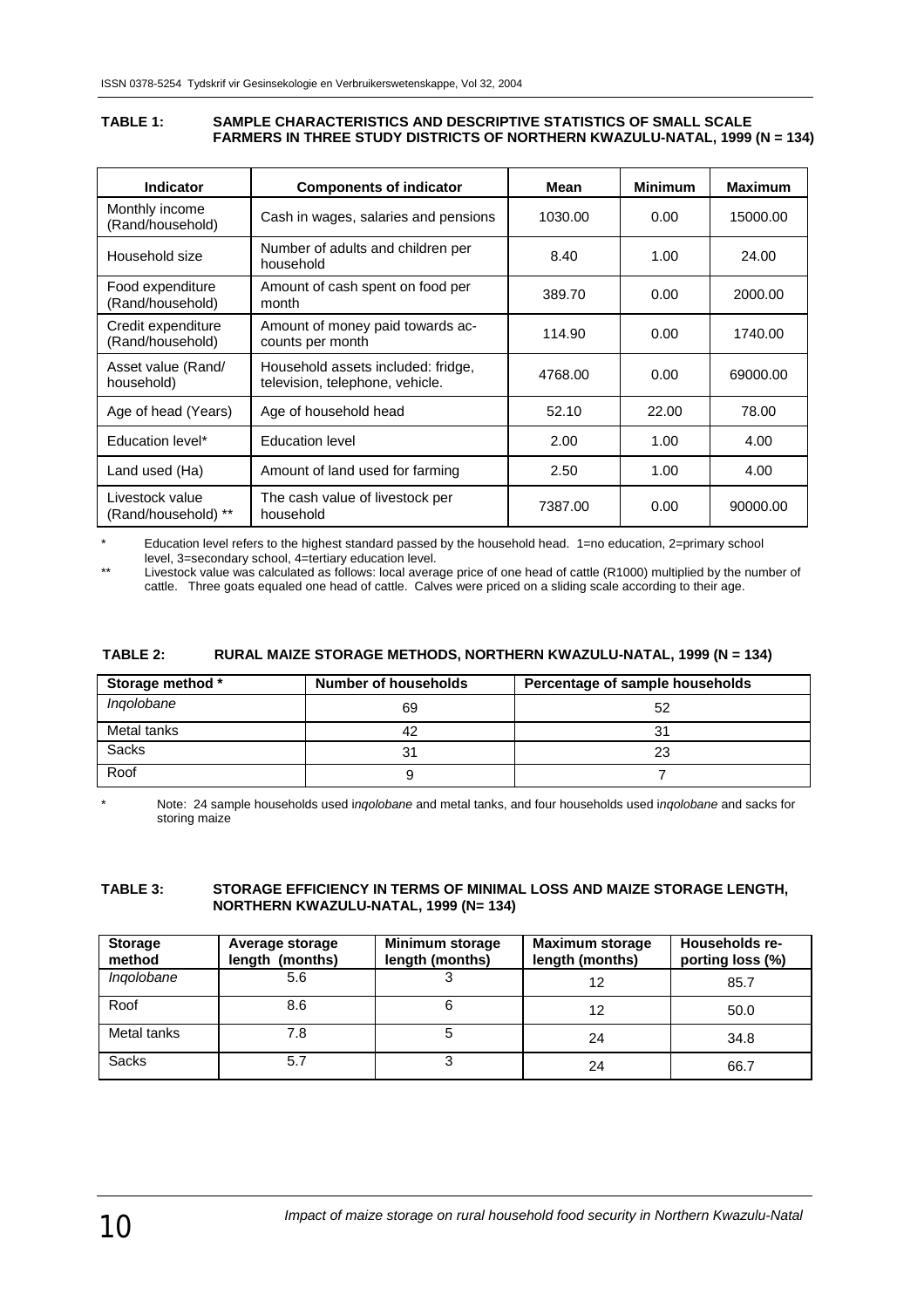Forty-two sample households (31% of sample) used commercially available corrugated iron tanks to store maize in grain form (Figure 2). These tanks stored a comparatively larger volume than *inqolobane* but require application of commercial insecticides to prevent maize spoilage. However, the sample respondents tightly sealed the lids of the tanks with cow dung. Maize losses during storage were far lower than for traditional methods, although farmers reported that if the lids of the tanks were not well sealed "the tanks would perspire", causing maize rot. The hot and humid weather of northern KwaZulu-Natal aggravated the situation. Grain was reportedly accessed as and when required by households. However, it cannot be ascertained from the information collected if frequent opening of the tanks to draw stock induced maize deterioration. This would need further investigation.

Re-used maize meal sacks were also used to store maize on the cob by 31 of sample households (23%). Polyethylene, polypropylene and cotton sacks were reportedly used. Depending on the number of sacks, they were either stacked on the floor in an upright position or stacked on top of one another in the kitchen area or in an empty room. Sacks provided little protection against insects, especially borers and respondents complained that maize stored in this manner absorbed moisture from the floor (typically mud, sealed with cow dung or cement). Consequently, rotting occurred frequently.

Maize seed was stored by hanging cobs from the roof over the cooking area (open wood fire) by seven percent of sample households (Figure 3). Smoke fumigated the seed, preventing insect damage. Households that did not practice this method purchased seed annually.

## **Maize storage efficiency**

The efficiency of storage systems was determined by two factors, namely storage length and incurred losses. Maize storage methods used by sample households were inefficient except for metal tanks (Table 3). The majority of sample households used the popular *inqolobane* (Table 2), despite a high incidence of maize losses during storage. Although storage lengths ranged from three to 24 months, the average storage length ranged from 5.6 to 8.6 months, indicating that grain is commonly consumed prior to or by the time the new season's maize is ready for harvesting. Maize storage has the potential to smooth food supply between harvests but seemingly insufficient produce is stored to see the households through to the next season. Sample households reported purchasing additional maize to tide them over to the next crop harvest, highlighting the inadequacy of production and/or storage systems. Sample respondents could not accurately estimate storage losses and so it is not possible to determine the proportion of maize lost due to deterioration in storage. However, a high proportion of respondents reported maize losses in storage (Table 3). It is therefore difficult to determine if food supply is constrained by inadequate production

or if production is constrained by storage potential, and if storage potential is limited by maize deterioration. The following sections compare the efficiency of the storage methods on the assumption that production is not limited by storage and/or production capacity.

*Inqolobane* were comparatively cheap to construct and maintain and easily accessible to sample respondents, and therefore widely used. Although *inqolobane* can store grain for almost six months, the high incidence of maize losses makes this storage method inefficient. The maximum storage length for grain in metal tanks was twice that of *inqolobane*. The average storage length for *inqolobane* was also much lower than that of metal tanks. Thus, increased use of metal tanks could extend the availability of maize for households in the study districts. Furthermore, purchased insecticides were used in these tanks that resulted in lower post-harvest losses occurring. Therefore, metal tank storage may increase household food security but is less accessible to poorer households. The storage length of maize in sacks was almost comparable to the average storage length of maize in *inqolobane*. However, fewer households used sack storage and reported a lower incidence of maize losses in storage than respondents using *inqolobane*. No chemicals are added to grain in sacks or *inqolobane,* thus increasing storage losses.

Roof storage was primarily used for storing smaller quantities of maize seed. Maize cobs were hung over a fire where smoke fumigated the seed. Sample respondents pointed out that the smoke prevented the seed from spoiling and from pest infestation, but lamented that the quality of the maize seed stored in this way may be inferior, leading to low germination rates and lower yields. However, recent research on seed vigour shows that roof-stored seed had more vigour during germination than commercially available maize seed (Modi, 2003). There may be other factors influencing the respondents' opinion of the inferiority of this seed that warrants further research.

## **Influence of maize storage on food security**

The relationship between the storage practices of sample households was tested against nine selected food security indicators (see Table 1 for the indicators selected) using Chi-square tests (Table 4). The directions of the statistically significant relationships were explored through cross-tabulation of the data. Six indicators were statistically significant, relating to the maize storage method used by sample households. Non-significant indicators of food security are not discussed further. The use of roof storage was not significantly related to any of the nine food security indicators, probably due to the small number of respondents who used this storage method, so roof storage of seed is not discussed further.

Total household asset value was significantly related to the use of *inqolobane*, metal tanks and sacks. Due to the accessibility, flexible size and affordability of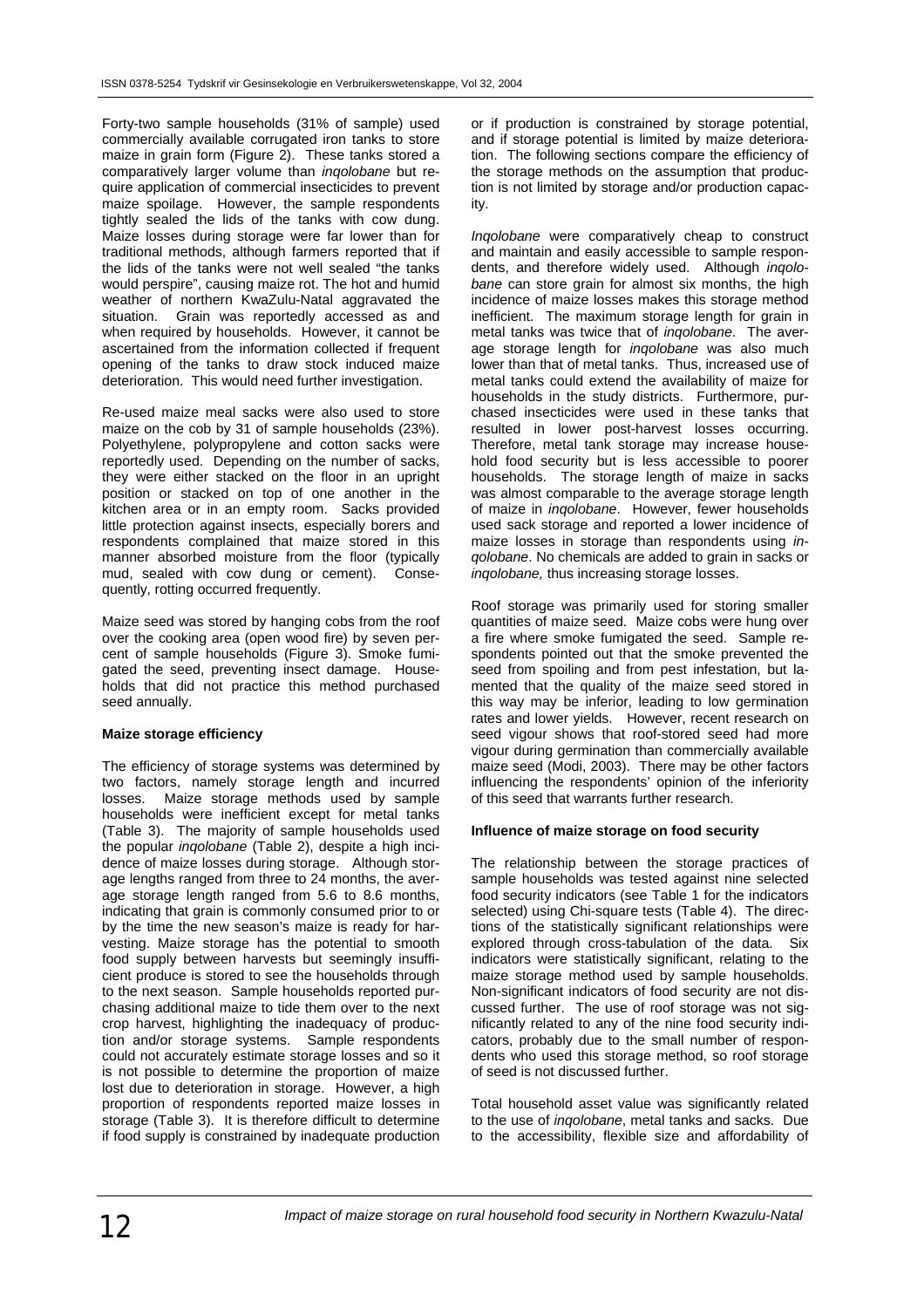#### **TABLE 4: RESULTS OF CHI-SQUARE TESTS (P-VALUES) BETWEEN MAIZE STORAGE METHODS AND HOUSEHOLD FOOD SECURITY INDICATORS, NORTHERN KWAZULU-NATAL, 1999 (N = 134)**

| Storage method      | <b>Significant P-values</b>       |            | <b>Non-significant P-values</b>   |       |
|---------------------|-----------------------------------|------------|-----------------------------------|-------|
| Ingolobane          | <b>Household size</b>             | $0.034**$  | <b>Household income</b>           | 0.818 |
| (traditional silos) | Household asset value             | $0.011**$  | <b>Food expenditure</b>           | 0.193 |
|                     | <b>Household head's education</b> | $0.021**$  | <b>Credit expenditure</b>         | 0.220 |
|                     | <b>Land used</b>                  | $0.023**$  | Household head's age              | 0.547 |
|                     | <b>Livestock value</b>            | $0.001*$   |                                   |       |
| <b>Metal tanks</b>  | Household asset value             | $0.002*$   | <b>Household income</b>           | 0.367 |
|                     | Household head's age              | $0.047**$  | <b>Credit expenditure</b>         | 0.358 |
|                     | <b>Household size</b>             | $0.008 *$  | Household head's education        | 0.507 |
|                     | <b>Food expenditure</b>           | $0.094***$ | Livestock value <sup>a</sup>      |       |
|                     | <b>Land used</b>                  | $0.054***$ |                                   |       |
| <b>Sacks</b>        | <b>Household asset value</b>      | $0.002*$   | <b>Food expenditure</b>           | 0.501 |
|                     | Livestock asset value             | $0.036**$  | <b>Credit expenditure</b>         | 0.473 |
|                     | <b>Household size</b>             | $0.015**$  | Household head's age              | 0.458 |
|                     |                                   |            | <b>Household head's education</b> | 0.674 |
|                     |                                   |            | Land used <sup>a</sup>            |       |
|                     |                                   |            | Household income <sup>a</sup>     |       |

**\* =1 percent level of probability**

**\*\* =5 percent level of probability**

**\*\*\* = 10 percent level of probability**

**a Cell frequencies were too small to carry out Chi square tests.**

inqolobane, both relatively wealthier<sup>3</sup> and poorer households used *inqolobane* to store maize, despite its storage inefficiency. In addition, household food expenditure was significantly related to use of the costlier metal tanks, confirming that wealthier households were more likely to afford metal tanks than poorer households. Focus group discussions confirmed that cost constrained the use of metal tanks. Poorer households mostly used sacks for storing maize, as this re-used commercial packaging is readily available in such communities. Wealthier households diversified their storage practices by using the costlier metal tanks together with traditional silos to balance maize loss risks. Moreover, the few wealthier households who reported selling surplus maize did so at harvest time, averting storage losses.

The amount of land used for cultivation was significantly related to the use of metal tanks and *inqolobane* (Table 4). Larger cropping areas would likely lead to greater production, other factors such as irrigation and agricultural inputs being constant. This finding suggests that households with larger harvests diversify their storage practices to avert losses and balance the risk of loss. Metal tanks held considerable volumes, increased by the practice of storing the grain off the cob (unlike traditional methods where maize is stored on the cob), while the size of the annually constructed *inqolobane* is easily adjusted to accommodate the size of harvests.

Livestock value was also significantly related to the use of *inqolobane* and sack storage. Households with lower livestock values used these two forms of storage. This was not surprising as in many rural areas livestock is indicative of wealth. However, livestock ownership on its own may not necessarily reflect the wealth status of households accurately as some households may have invested in other capital items such as tractors, vehicles and/or other farm equipment. This may explain the non-significance of livestock to the use of metal tanks for storing maize.

Household size was significantly related to the use of *inqolobane*, metal tanks and sacks. Larger households used *inqolobane* and metal tanks as these storage methods have a relatively larger storage capacity, accommodating the requirements of larger households. The education level of the household head was significantly related only to the use of *inqolobane*. Almost half of respondent household heads using *inqolobane* had either no education or attended pri-

 $3$  The top percentile of households (with declared assets equal to or exceeding R20000) was regarded as wealthier households for this sample.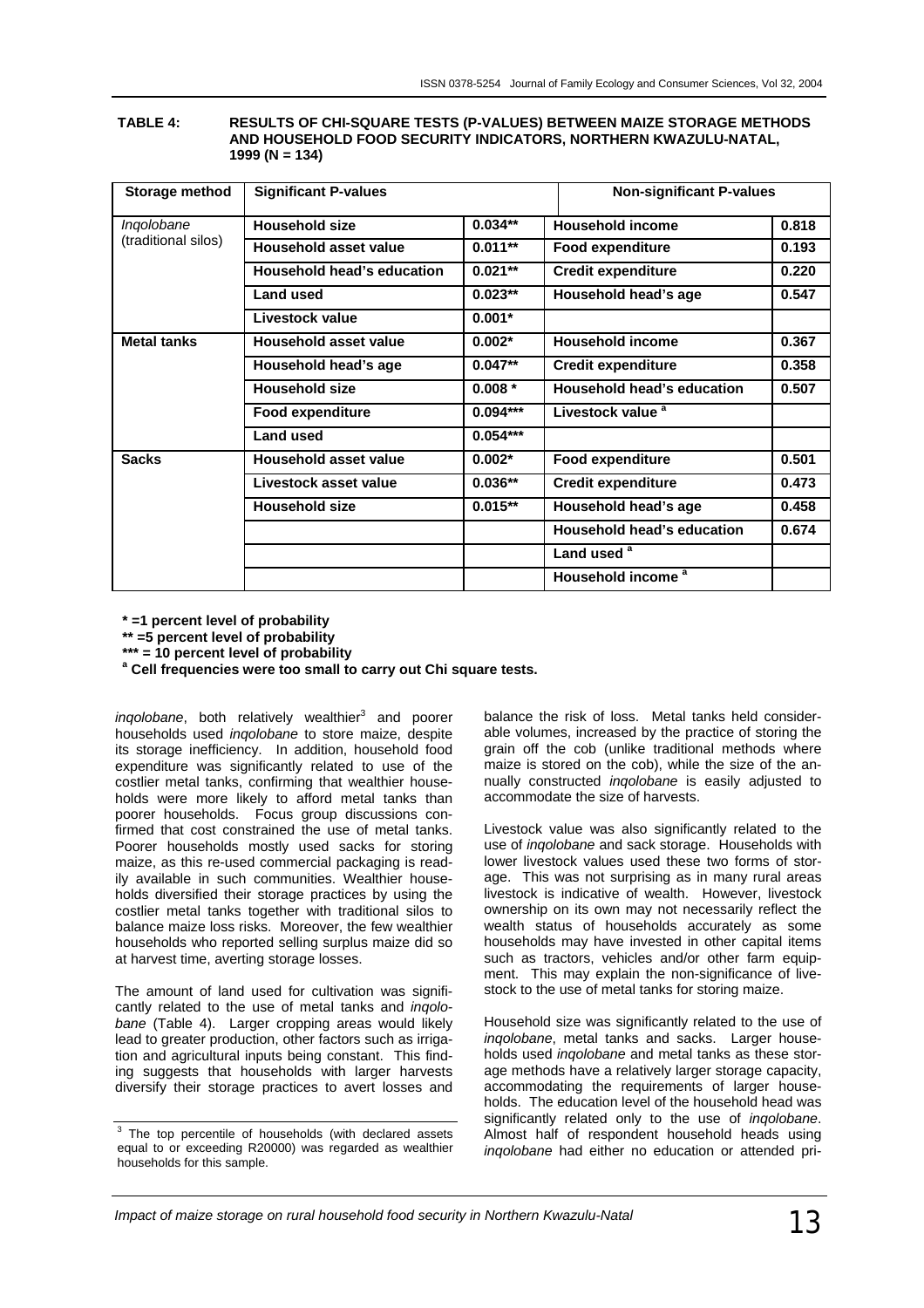mary school only. Sample households using the *inqolobane* were headed by less educated household heads who seemingly favoured more traditional storage systems. However, households with older household heads used metal tanks for storing maize. It was expected that households with older household heads would have favoured traditional storage methods, but seemingly older household heads had greater access to resources than households headed by younger members. Furthermore, households headed by older household members may have embraced the wisdom of diversified storage as a compromise against maize losses in storage.

## **CONCLUSION**

The research findings showed that traditional storage methods used by sample households were not efficient. Over half the sample households used the popular *inqolobane* despite almost 86 percent of sample households reporting losses during storage. The *inqolobane* was comparatively cheap and easily accessible to sample respondents and is widely used on its own or combined with other storage methods to balance risks among storage systems. The improved efficiency of metal tanks could be attributed to their seals and the fact that insecticides were added to the grain, which was not the case of on-the-cob storage in *inqolobane*.

Rural households in northern KwaZulu-Natal lack appropriate crop storage technology. However, commercial storage systems are too costly and inappropriate for small and subsistence farmers. The lack of appropriate storage may be an underlying reason why sample farmers stored only maize.

The traditional *inqolobane* was the least efficient storage system used by the sample households. As *inqolobane* are inexpensive and relatively simple to construct, their construction and use should be improved to minimise maize losses. Metal tanks were more efficient, but a relatively costly storage system. Sack storage resulted in relatively moderate losses but storage space in homesteads was limited and the stored maize adsorbed moisture from the floor. Although losses were relatively low for roof-stored maize seed, households reported low yields from seeds stored in this manner.

Stored maize was largely used for domestic consumption although an unquantified, but reportedly small percentage was sold to local consumers. Although maize was stored, sample households purchased additional maize, possibly due to storage losses and inadequate production. Improved maize storage is urgently required to improve food security and provide storage potential for increased maize production. In addition, progressive production technologies should be investigated to improve yields and minimize production constraints**.** 

## **RECOMMENDATIONS**

It is recommended that the *inqolobane* structure be made more airtight or sheltered to minimise environmental hazards. Different construction materials (woven river reeds, sisal and/or grass) could also be used for a more airtight storage vessel, modeled on the woven basket structure or *seshego* used in the Limpopo Province. Insecticides (commercial and tested traditional types) could also improve maize quality in storage and extend the storage potential of *inqolobane*. Extension staff could provide training and guidance on the appropriate use of pesticides, including traditional and less costly pesticides such as aloe ashes. Farmers and extension services should explore bulk purchases of metal tanks and credit to finance bulk and communal facilities. In addition, the storage efficiency of metal tanks could be improved by inclusion of a simple 'tap' for accessing grain without having to break the seal on the tank's lid. The vigour of roof-stored seed should be further investigated to determine if this method of seed storage should be encouraged.

Although this study did not seek to determine the quality of stored seed and grain, food safety and consumer acceptance of stored products should be investigated to determine the role such grain plays in household food security and the potential for income opportunities through storing grain for sale later. Further investigation is also required to determine the role that stored maize plays in tiding households over periods of hunger due to its seasonal production and the effects of environmental hazards, such as droughts and floods.

## **REFERENCES**

ALDERMAN, H. 1993. Obtaining useful data on household incomes from surveys. In von Braun, J & Puetz, D. 1993. *Data Needs for Developing Countries: New directions for household surveys*. Washington, DC. International Food and Policy Research Institute. BONTI-ANKOMAH, S. 2001. *Addressing food insecurity in South Africa*. A paper presented at the South African Regional Poverty Network Conference on Land Reform and Poverty Alleviation in Southern Africa.  $4 - 5$  June, Pretoria.

FLORKOWSKI, J & XI-LING W. 1990. Simulating the impact of pecan storage technology on farm price and grower's income. *Southern Journal of Agricultural Economics* 22(2):217-222.

HADDAD, L, KENNEDY, E & SULLIVAN, J. 1994. Choice of indicators for food security and nutrition monitoring. *Food Policy* 19(3): 329-343.

KOHL, RL & UHL, JN. 1998. *Marketing of Agricultural*  Products. 8<sup>th</sup> Edition. Upper Saddle River, New Jersey. Prentice –Hall.

LABADARIOS D. 2000. *Executive Summary. National Food Consumption Survey in Children Aged 1 - 9*  Years: South Africa 1999. Available on line. URL: http://www.sahealthinfo.org/nutrition/ foodsummary.htm. Accessed 2 June 2003.

LINDBLAND, C & DRUBEN, S. 1980. *Small Farm*